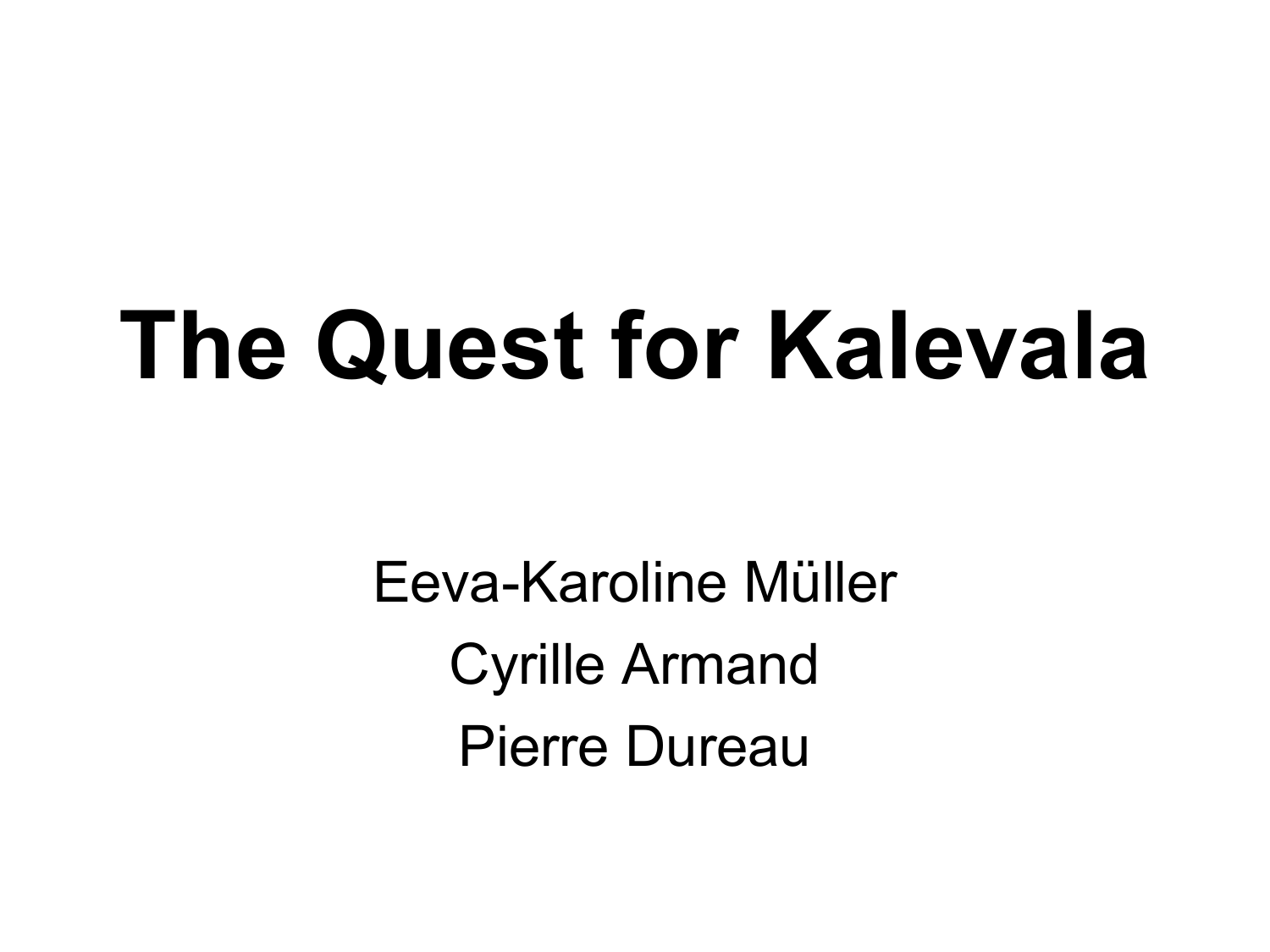#### **The Kalevala**

*Kalewala, taikka Wanhoja Karjalan Runoja Suomen kansan muinoisista ajoista*

The Kalevala, or old Karelian poems about ancient times of the Finnish people

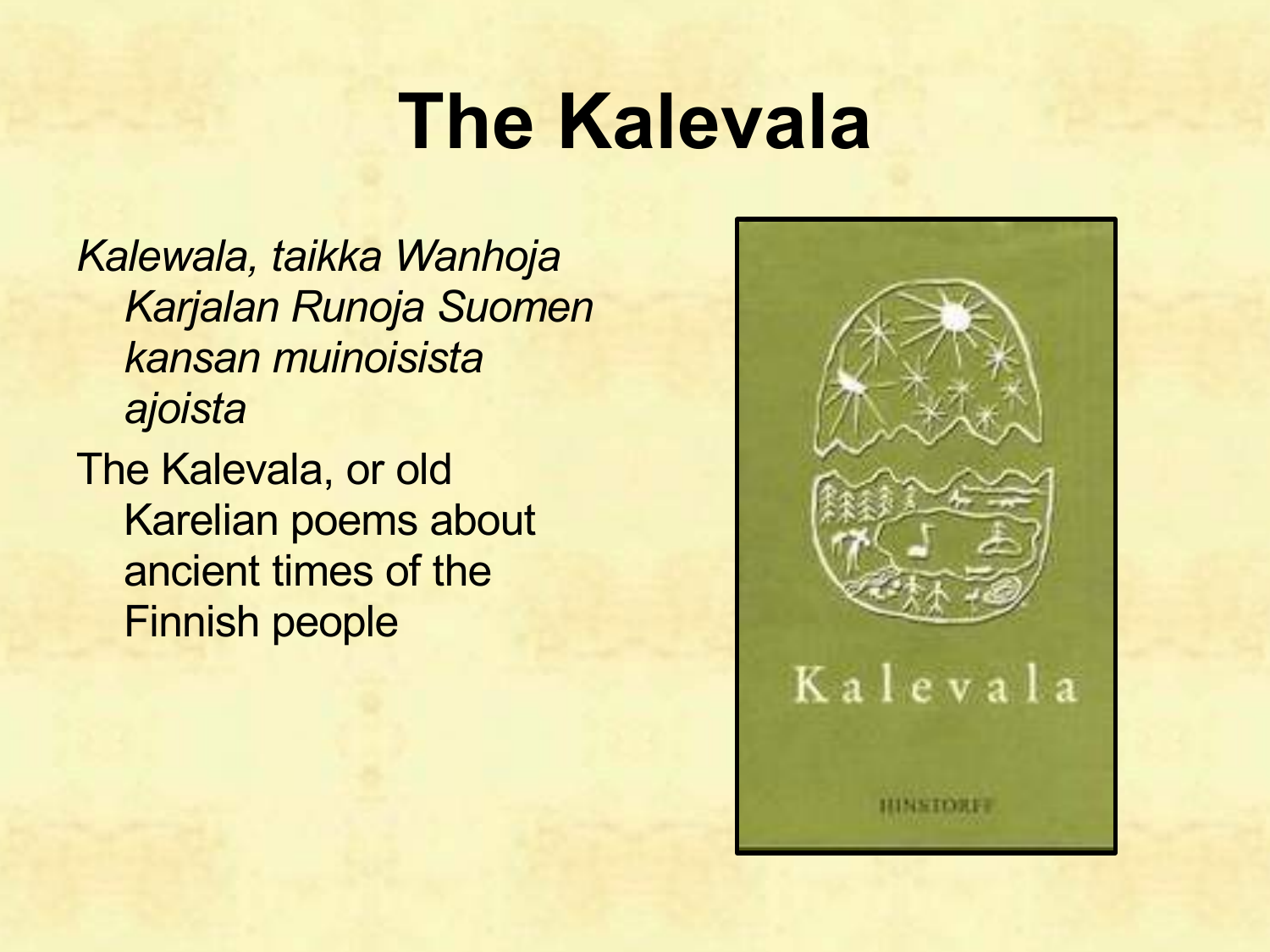#### **The national epic**

- Important turning-point for Finnishlanguage culture
- Foundation for the Finnish identity
- Inspiration for the national awakening
- Spotlight on Finland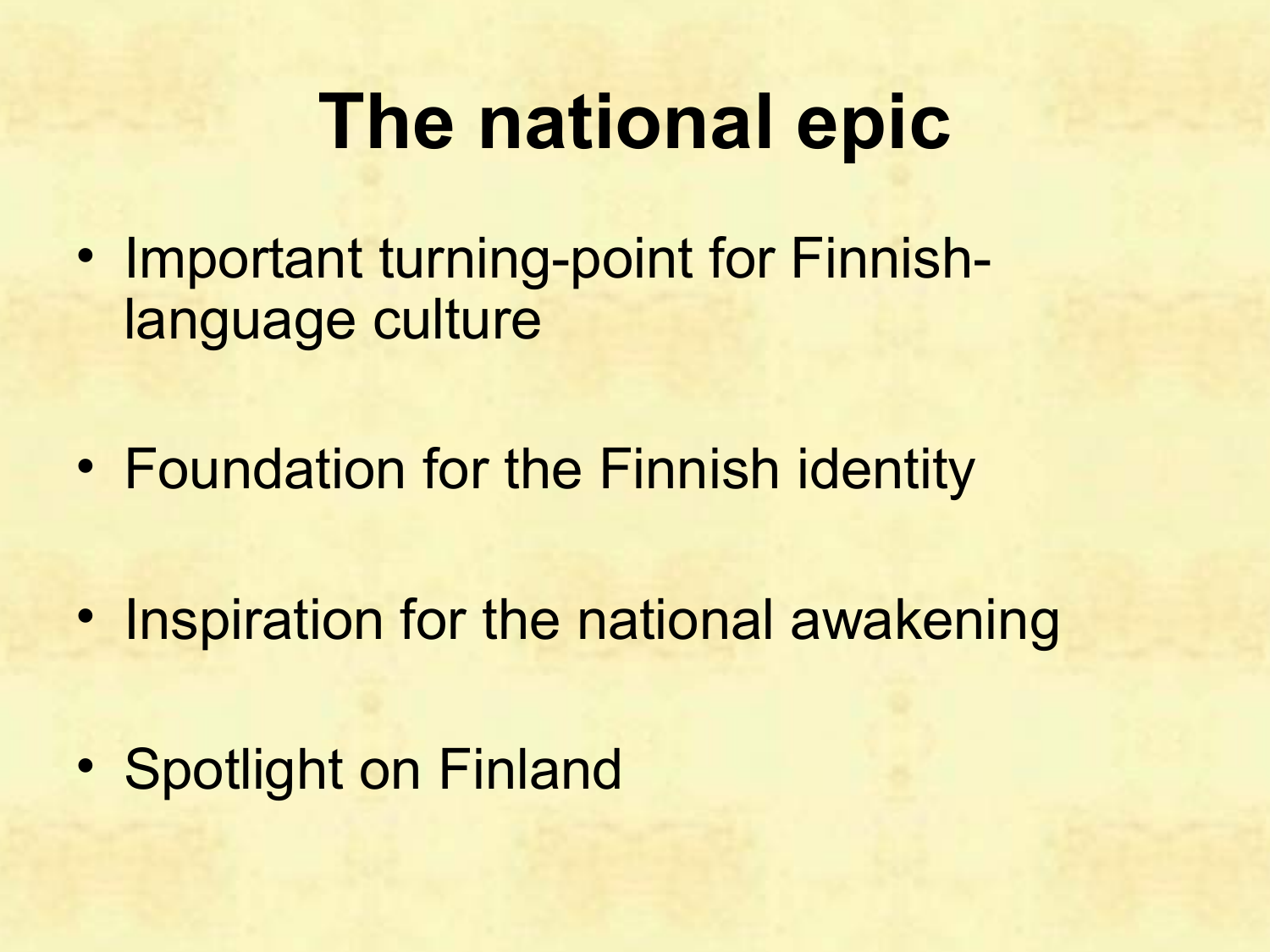# **Lönnrot's work**

• Elias Lönnrot (1802-1884)



- Medical doctor and philologist
- Collector of traditional folk tales of Karelia and Lapland
- 1st. Version in 1835
- 2nd. Version in 1849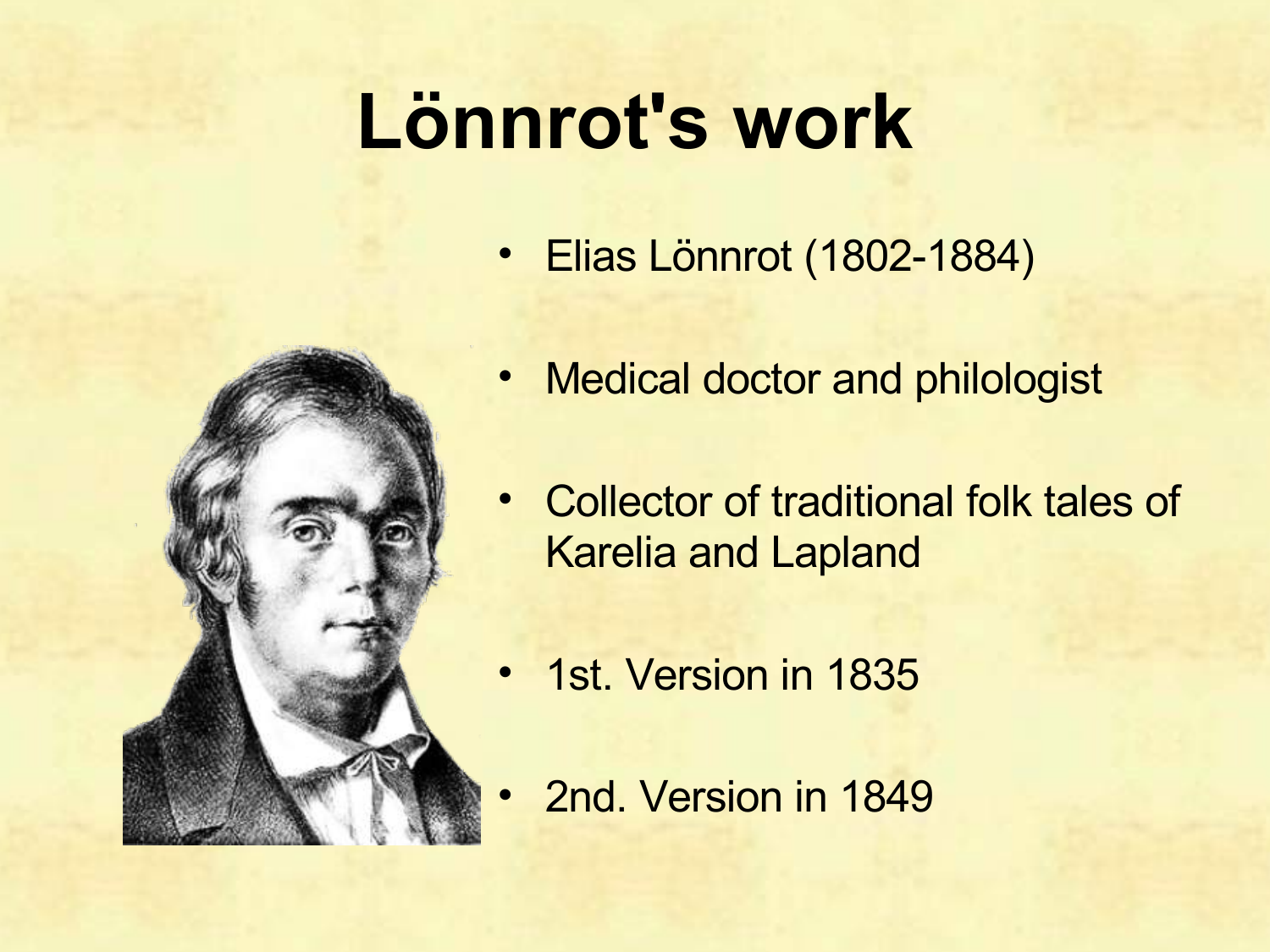## **Poetry**

- Poetic form: "trochaic tetrameter"
- Sung by 2 singers
- 50 poems (runot) with 22,795 verses

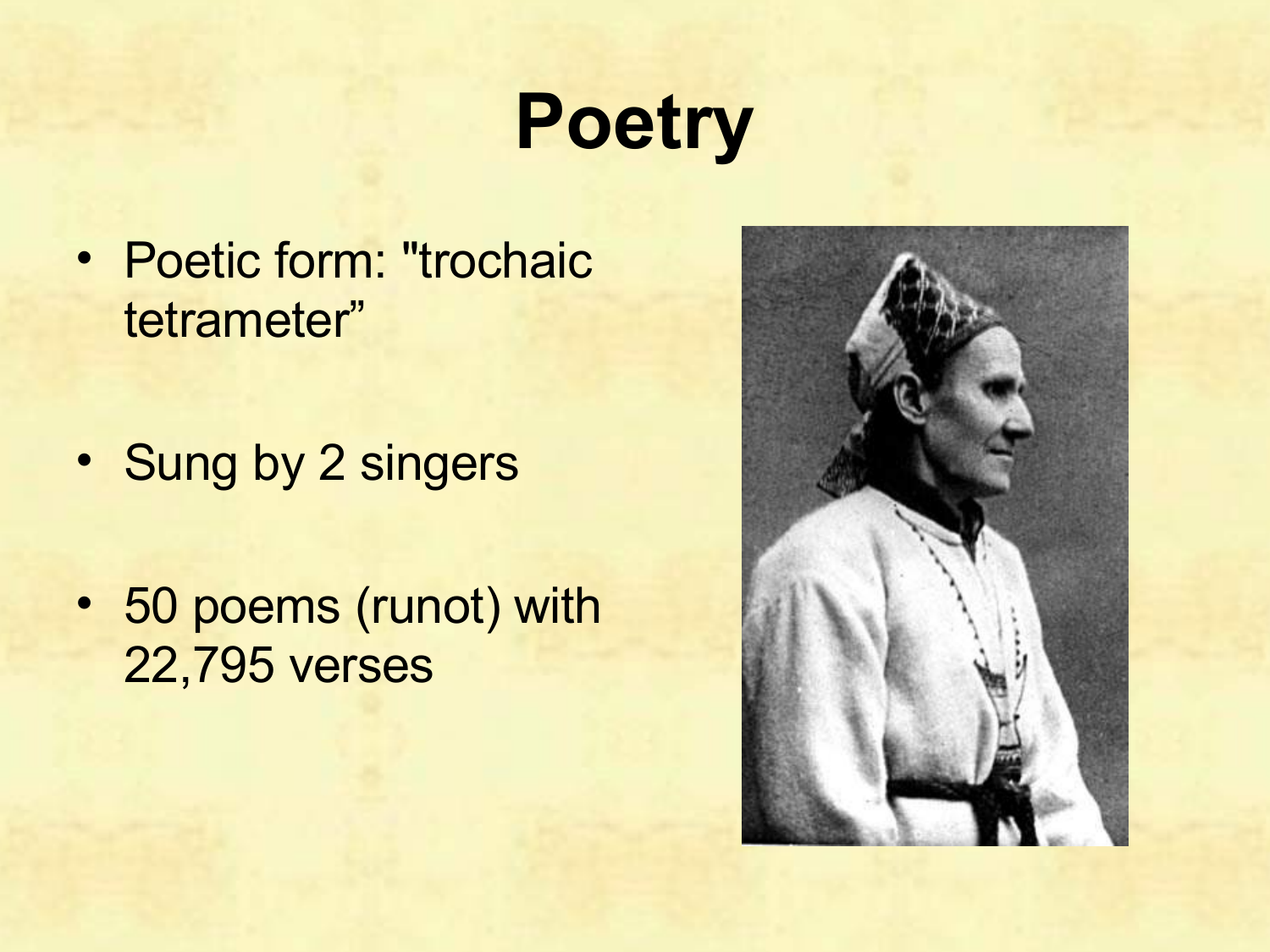# **Poetry (2)**

*"Then the aged Väinämöinen Went upon his journey singing, Sailing in his boat of copper, In his vessel made of copper, Sailed away to loftier regions, To the land beneath the heavens. There he rested with his vessel, Rested weary, with his vessel, But his kantele he left us, Left his charming harp in Suomi, For his people's lasting pleasure, Mighty songs for Suomi's children."*

English translation W.F. Kirby (1907)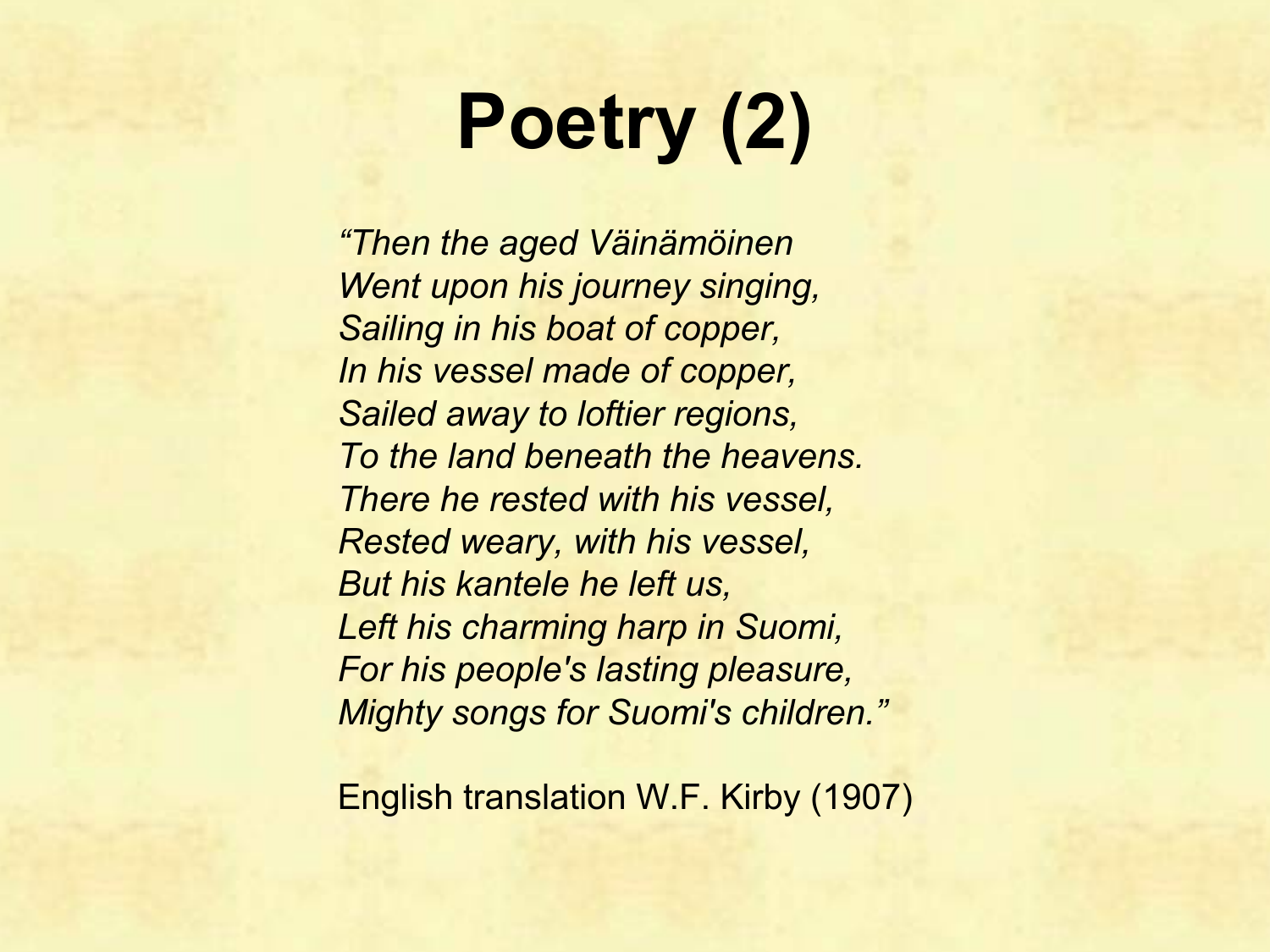#### **Main Influences**

• Painter: Akseli Gallén-Kallela (1865-1931)

• Writer: J.R.R. Tolkien (1892-1973) *Silmarillion*, *The Lord of the Rings*

• Pop music: Amorphis (lyrics)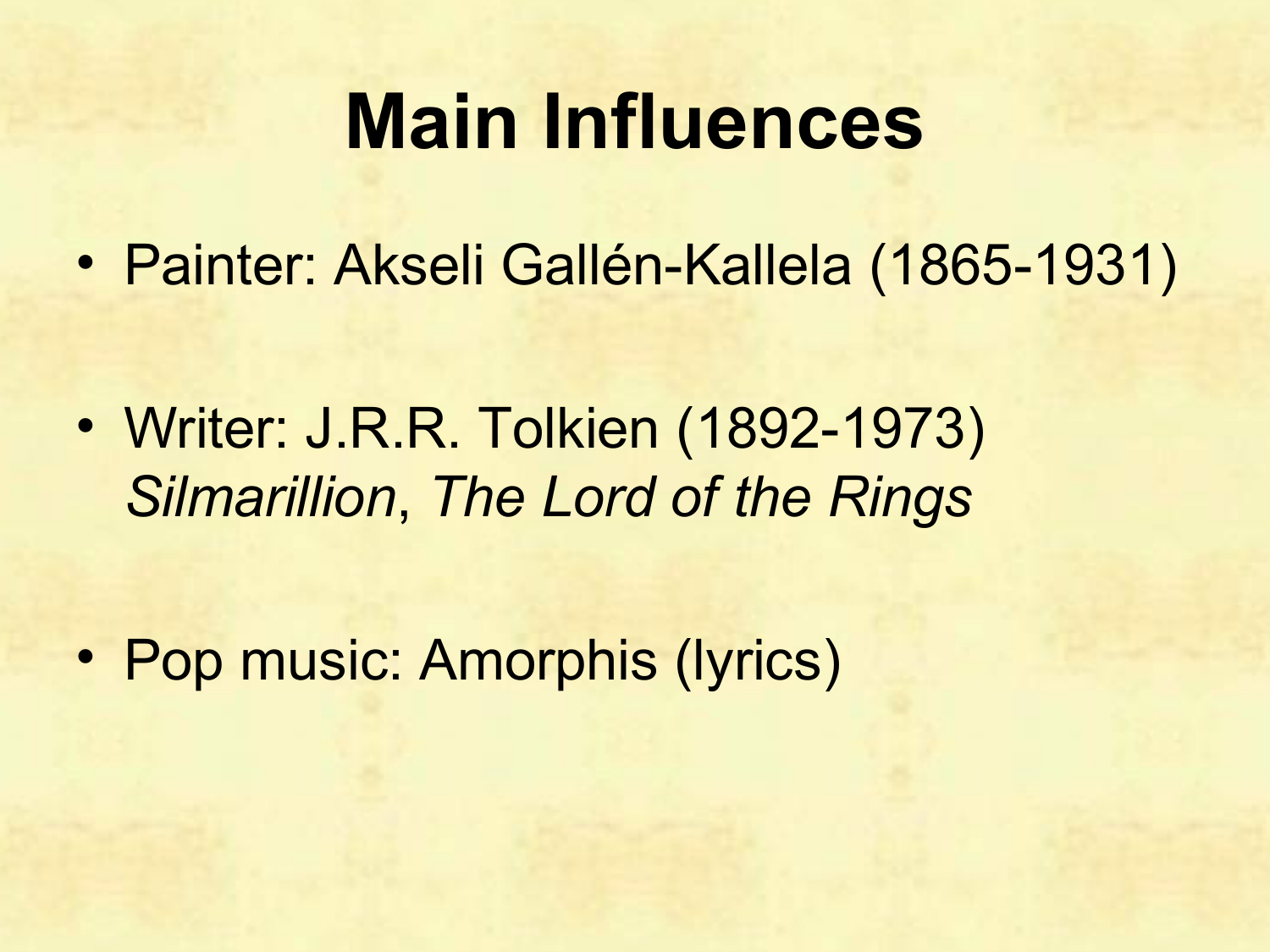### **Kalevala everywhere**

- "Kalevalan päivä" (28. February)
- Väinämöisenkatu
- Sampo Assurance **Company**
- Kullervo...



• etc.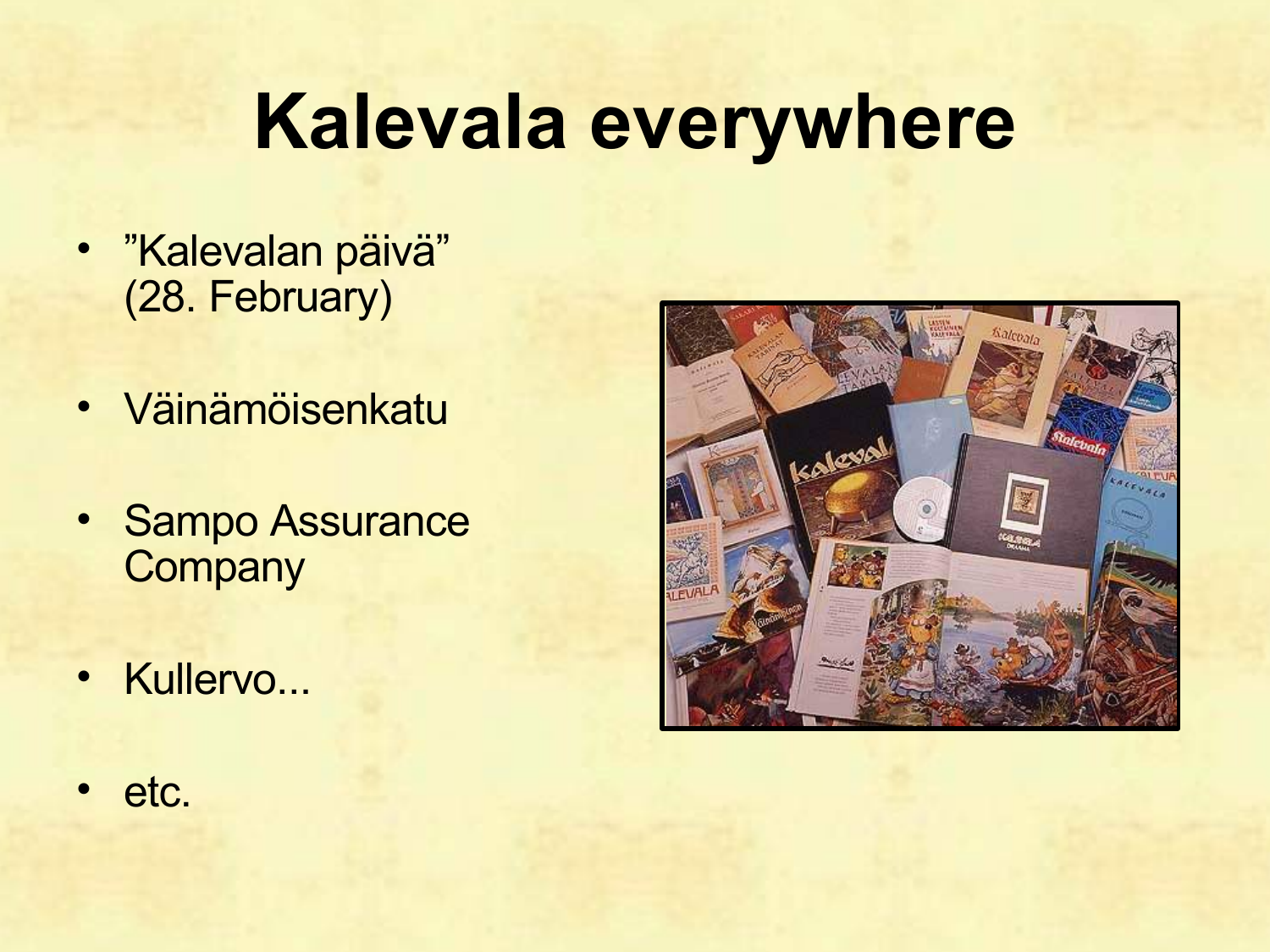#### **Main characters**



#### **Väinämöinen**

*The old wise hero* **Ilmarinen** *The Smith*





#### **Lemminkäinen**

*The young adventurer*

**Louhi** *The Witch*

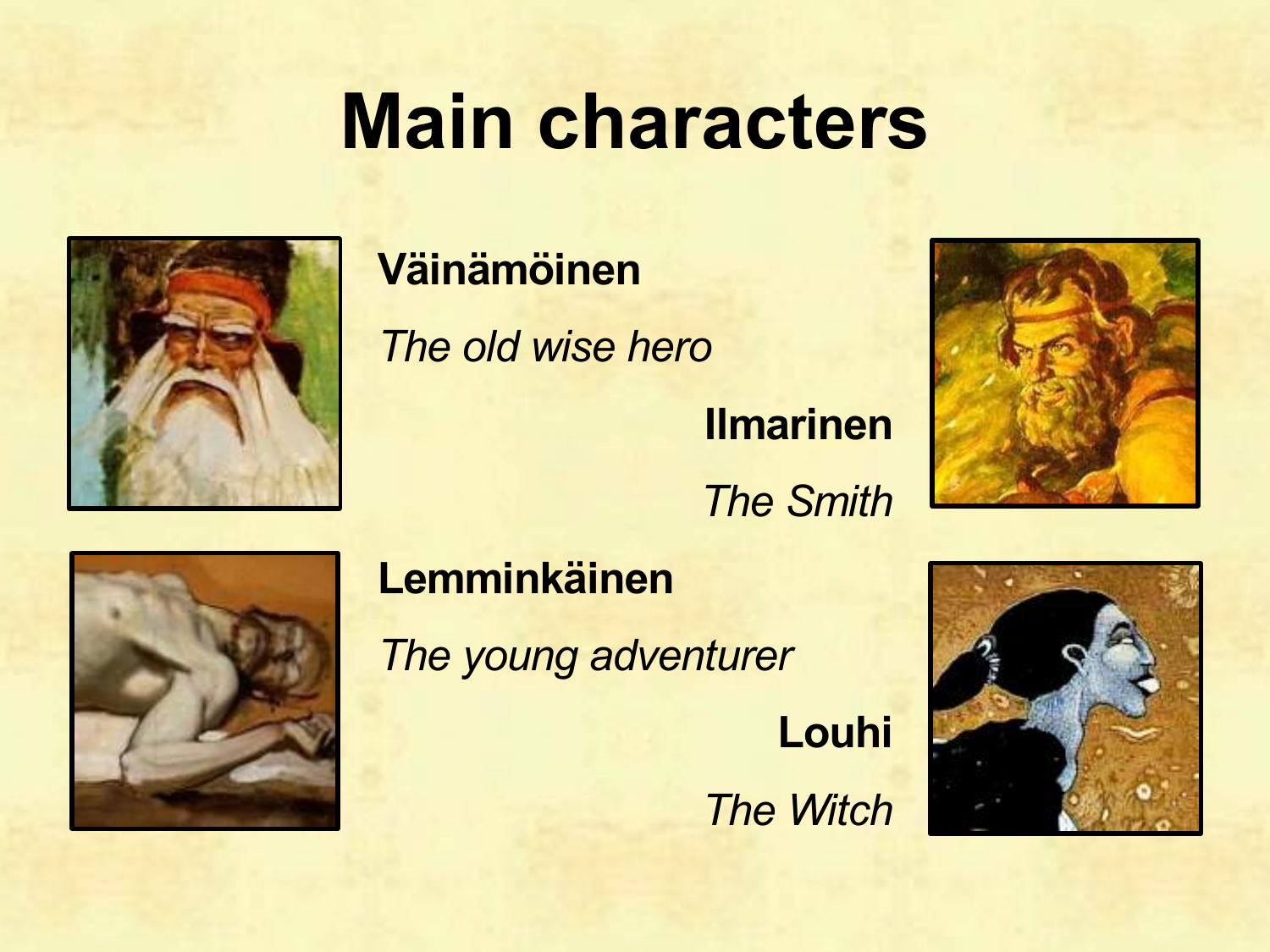#### **Places and Items**



Pohjola

Sampo **Tuonela** 



Kalevala Kantele

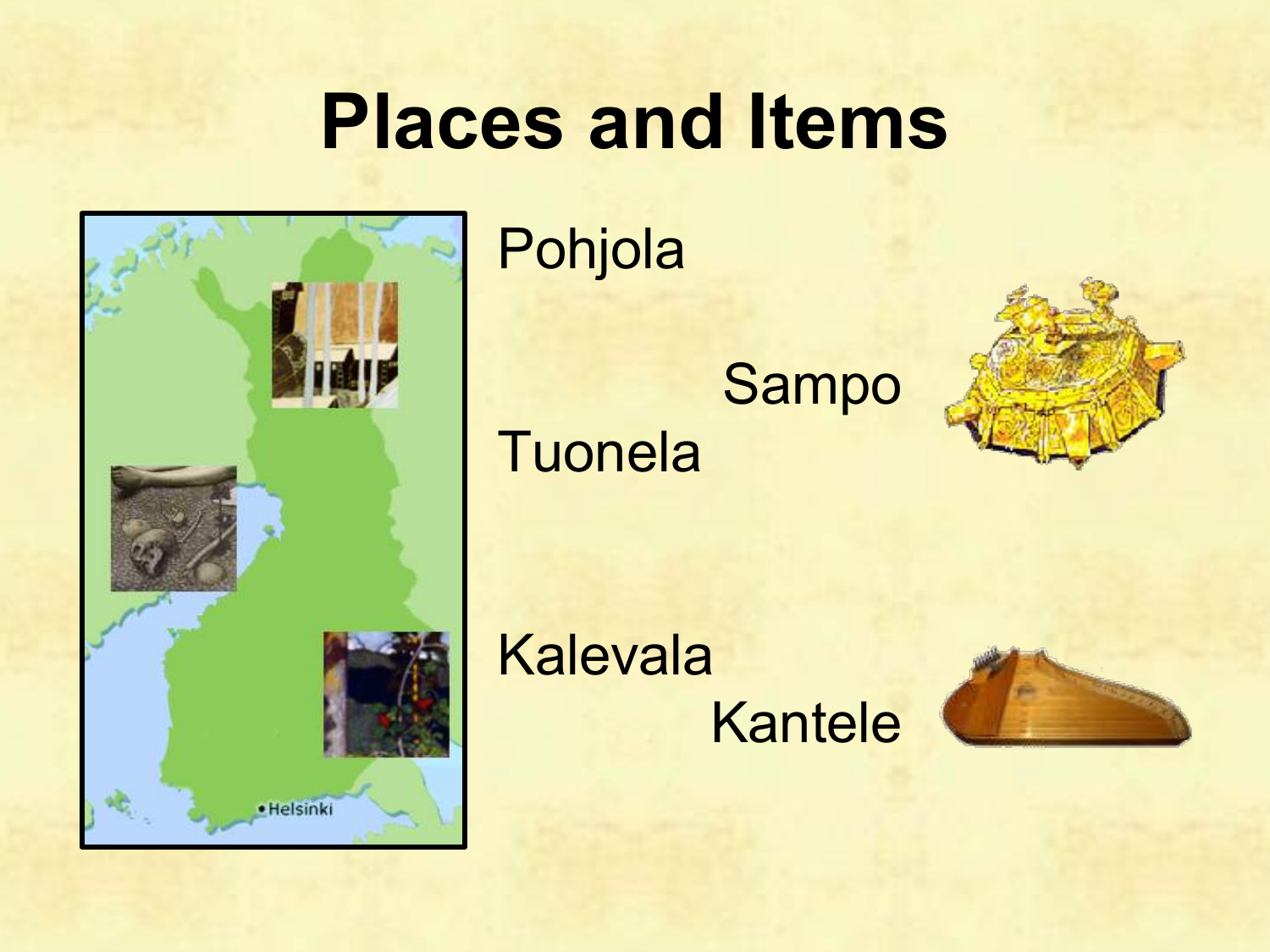# **1. Creating the Sampo**

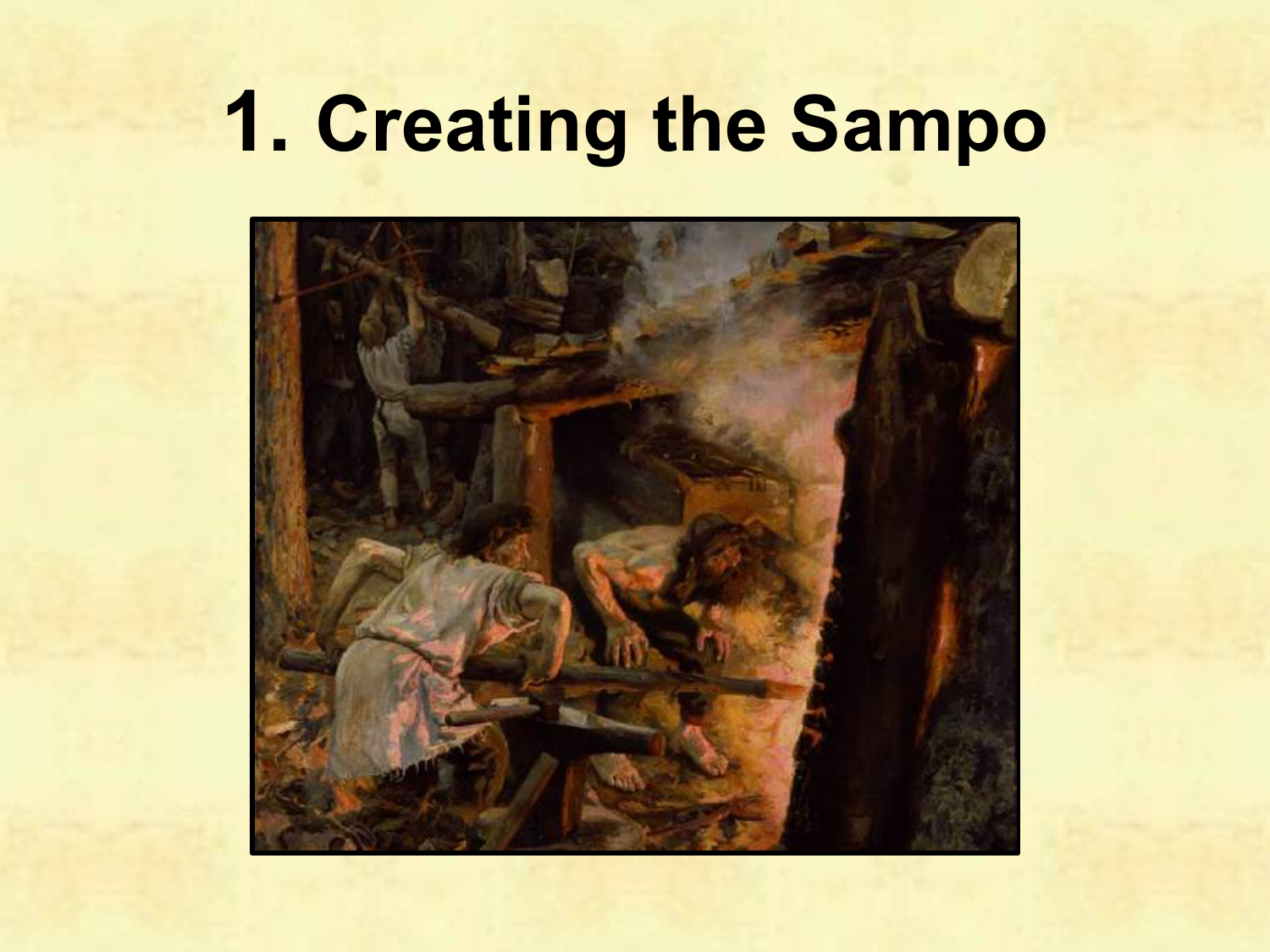#### **2. Struggling for a wife**

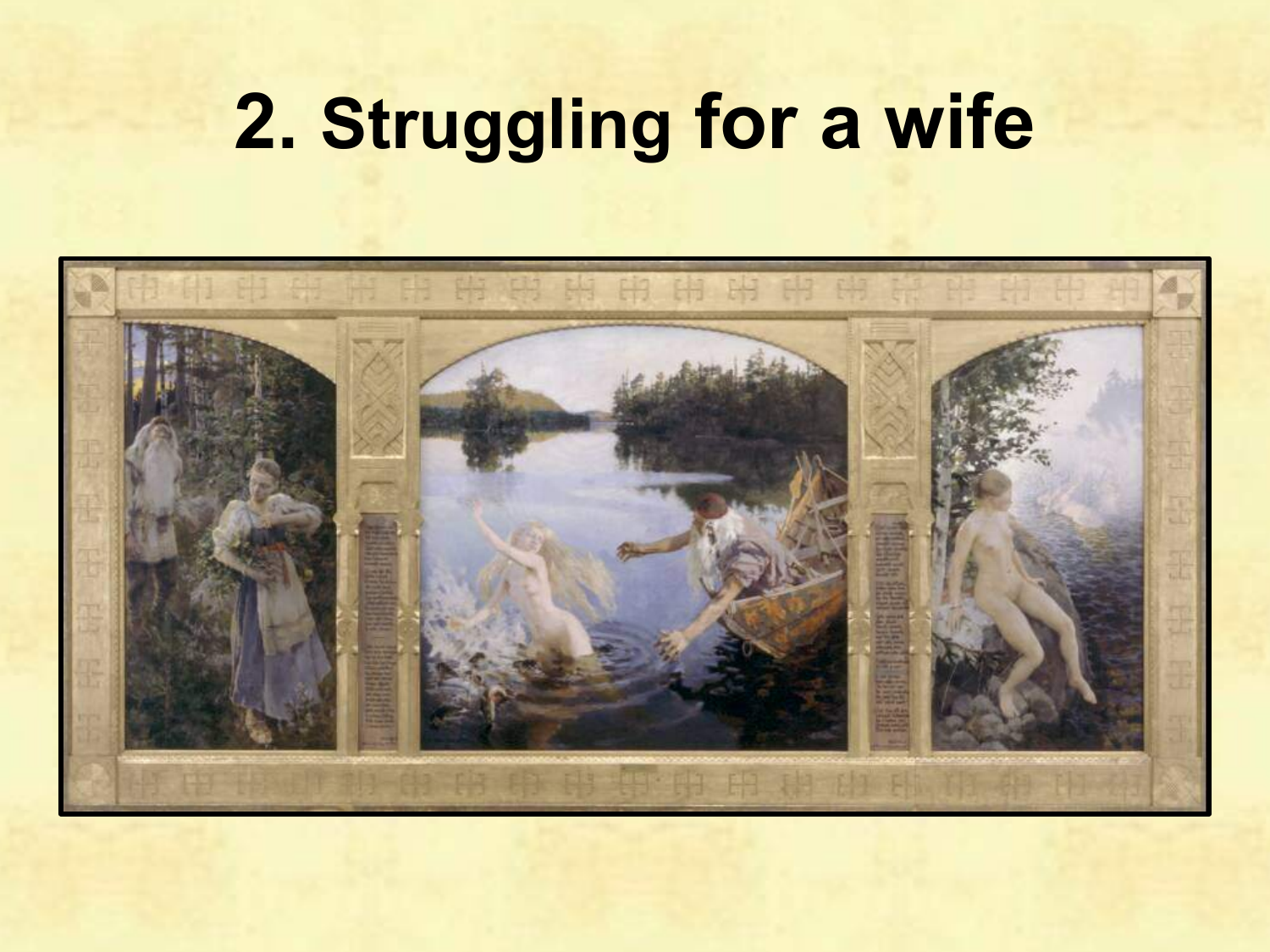### **3. Sampo wars**

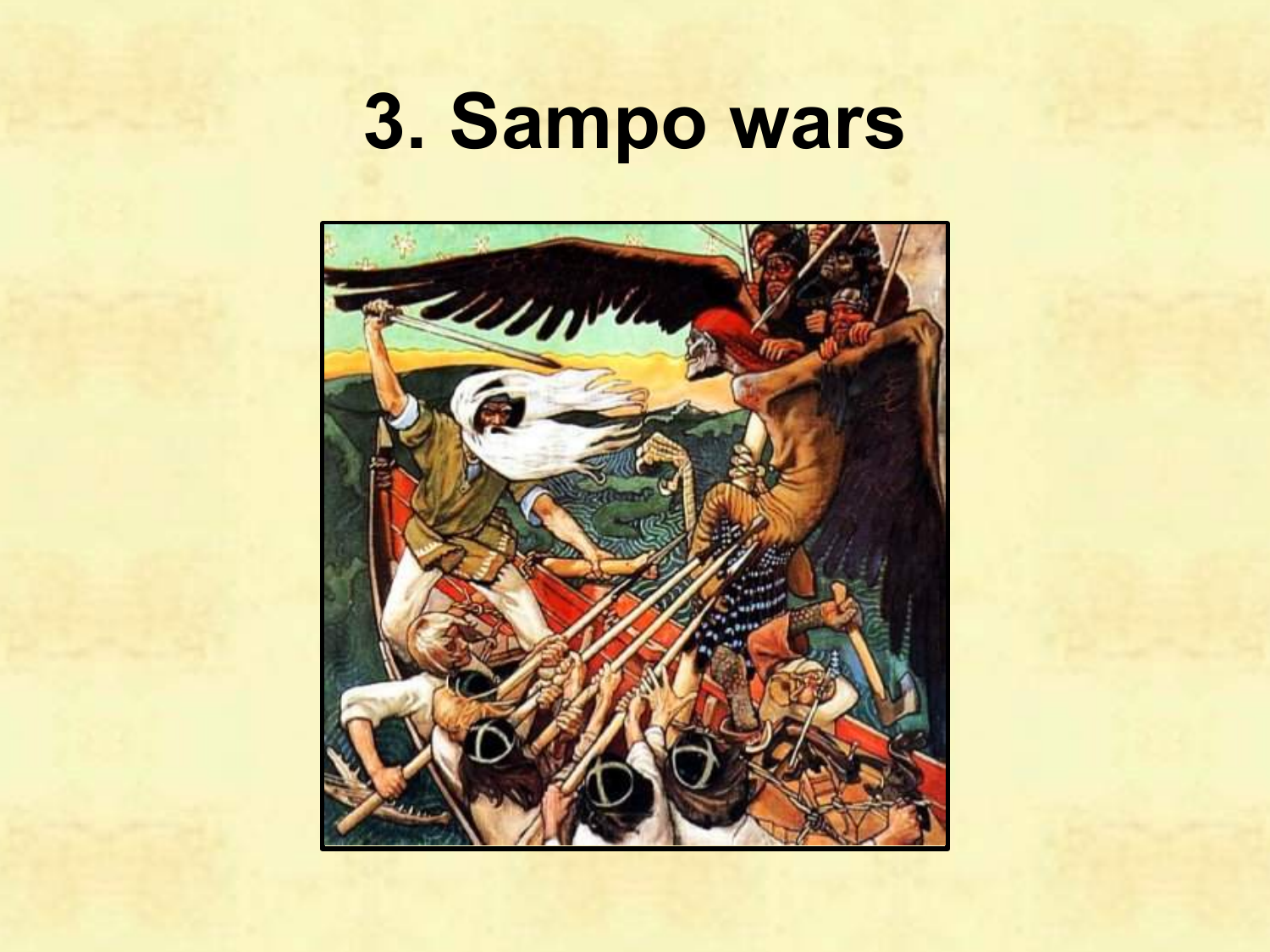## **The Quest for Kalevala**



*Sammon Salaisuus*

#### The Secret of the Sampo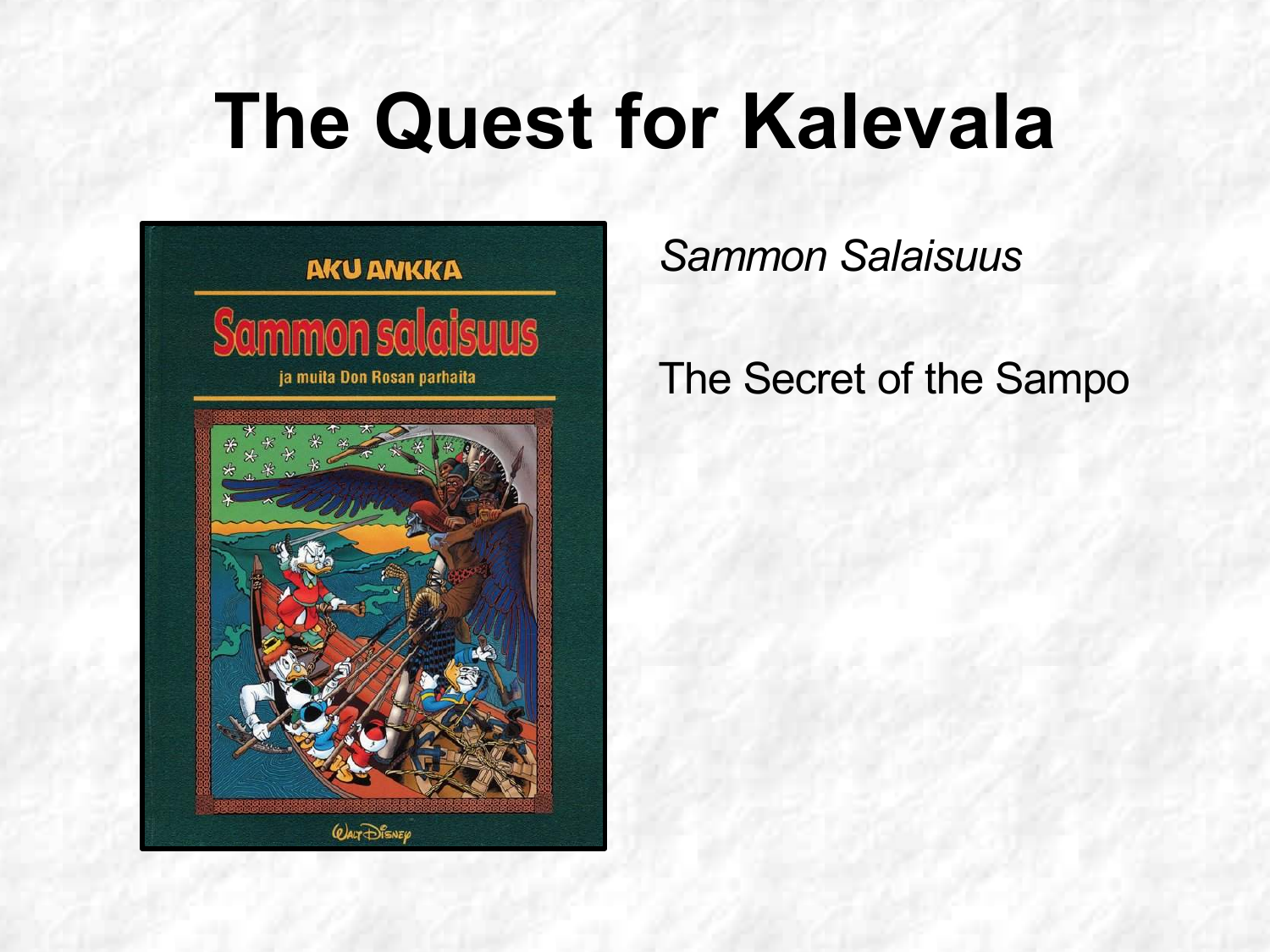#### **Main characters**



#### **Scrooge McDuck** *Roope Ankka*

**Donald Duck** *Aku Ankka*





#### **Väinämöinen**

**Magica De Spell** *Milla Magia*

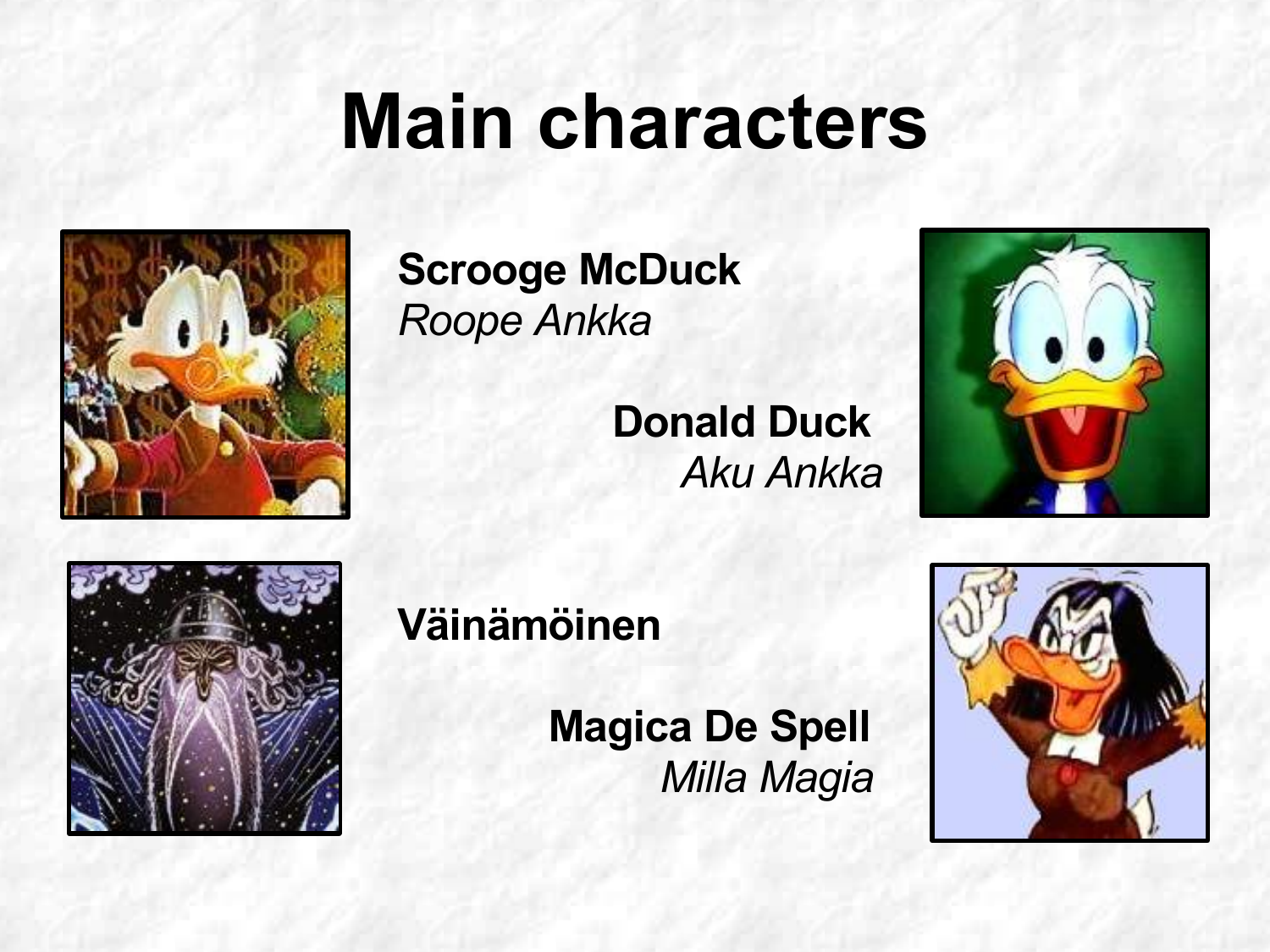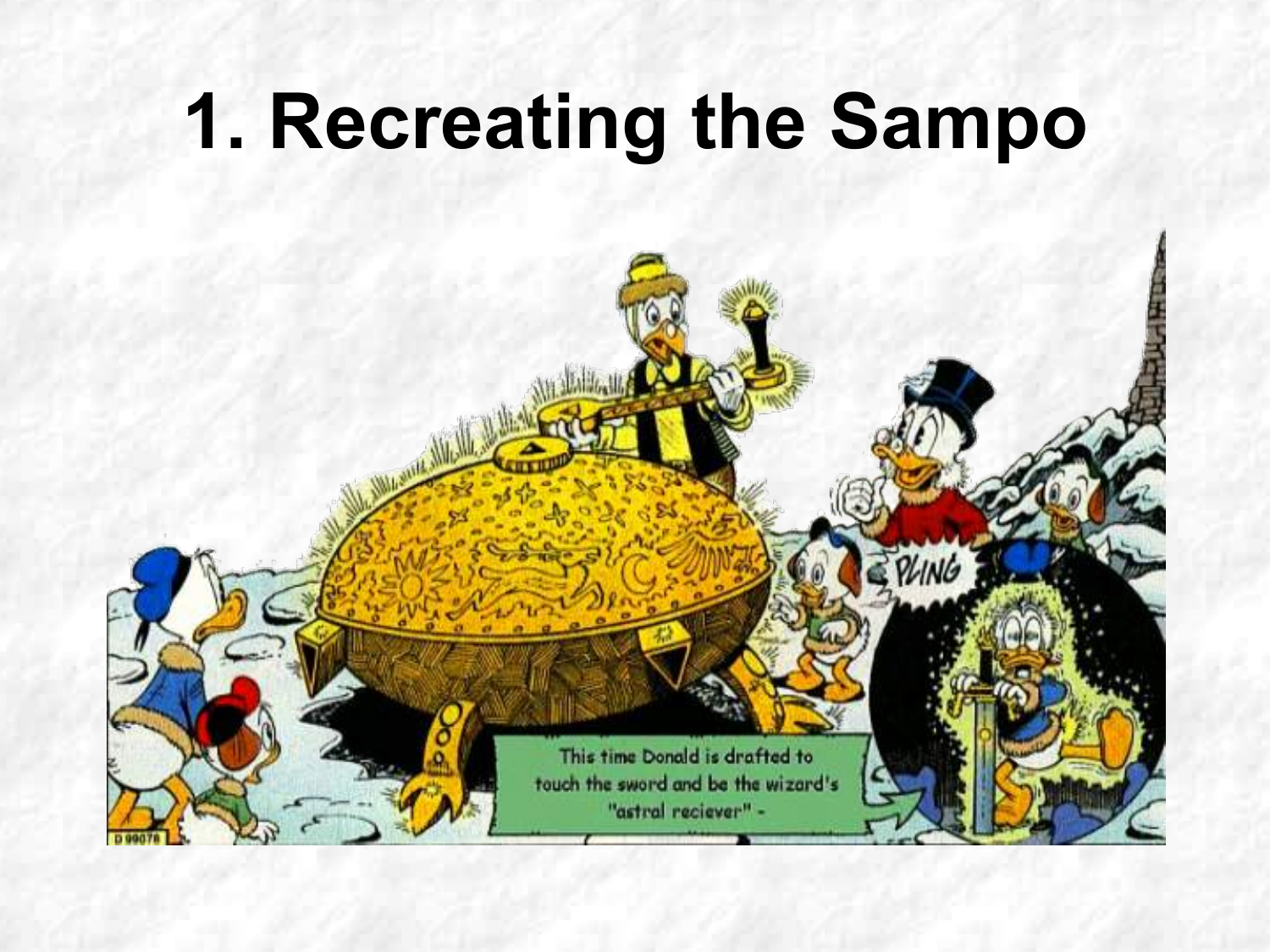#### **2. Sampo wars**

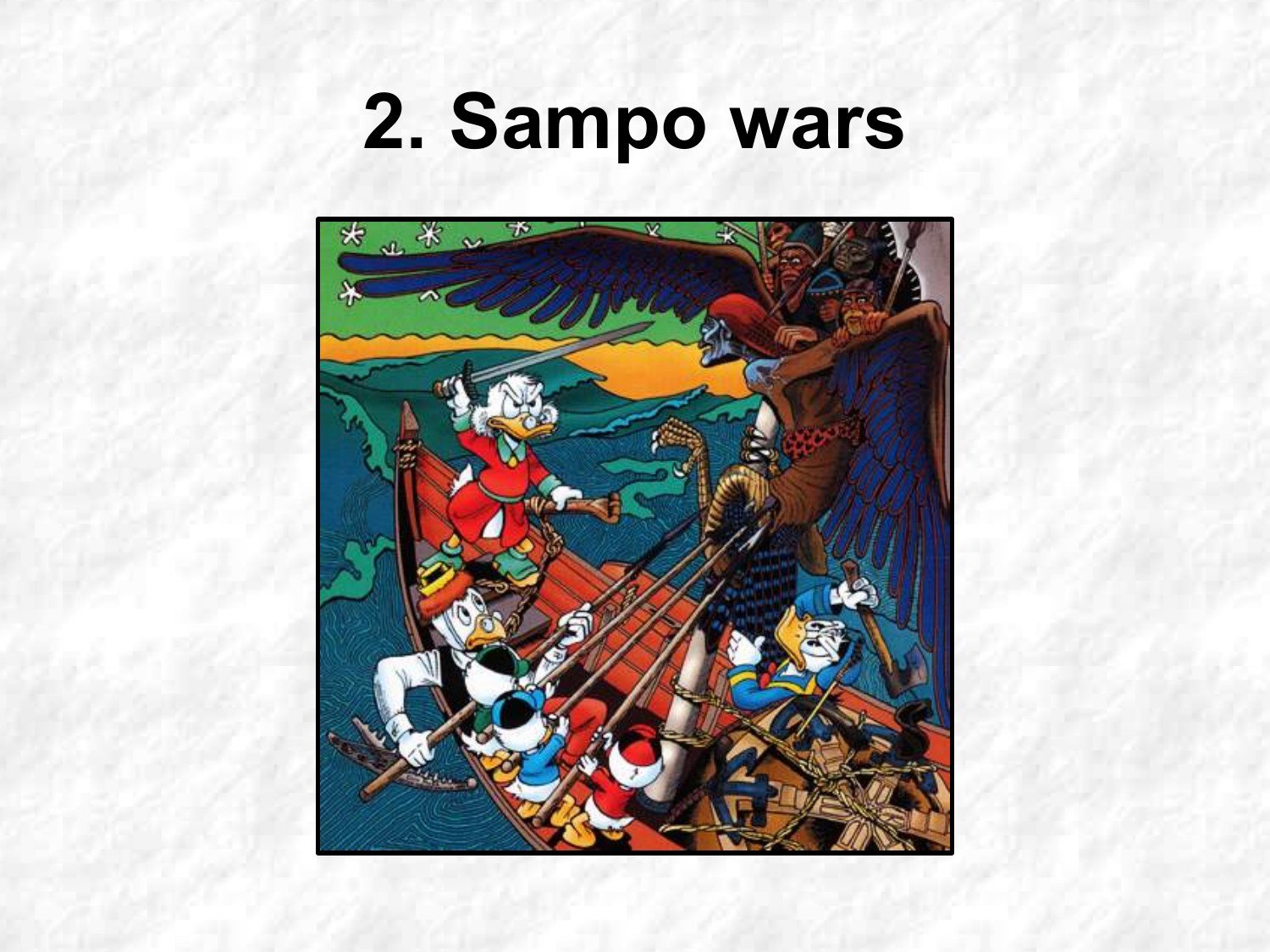## **3. Iku-Torso VS Donald**

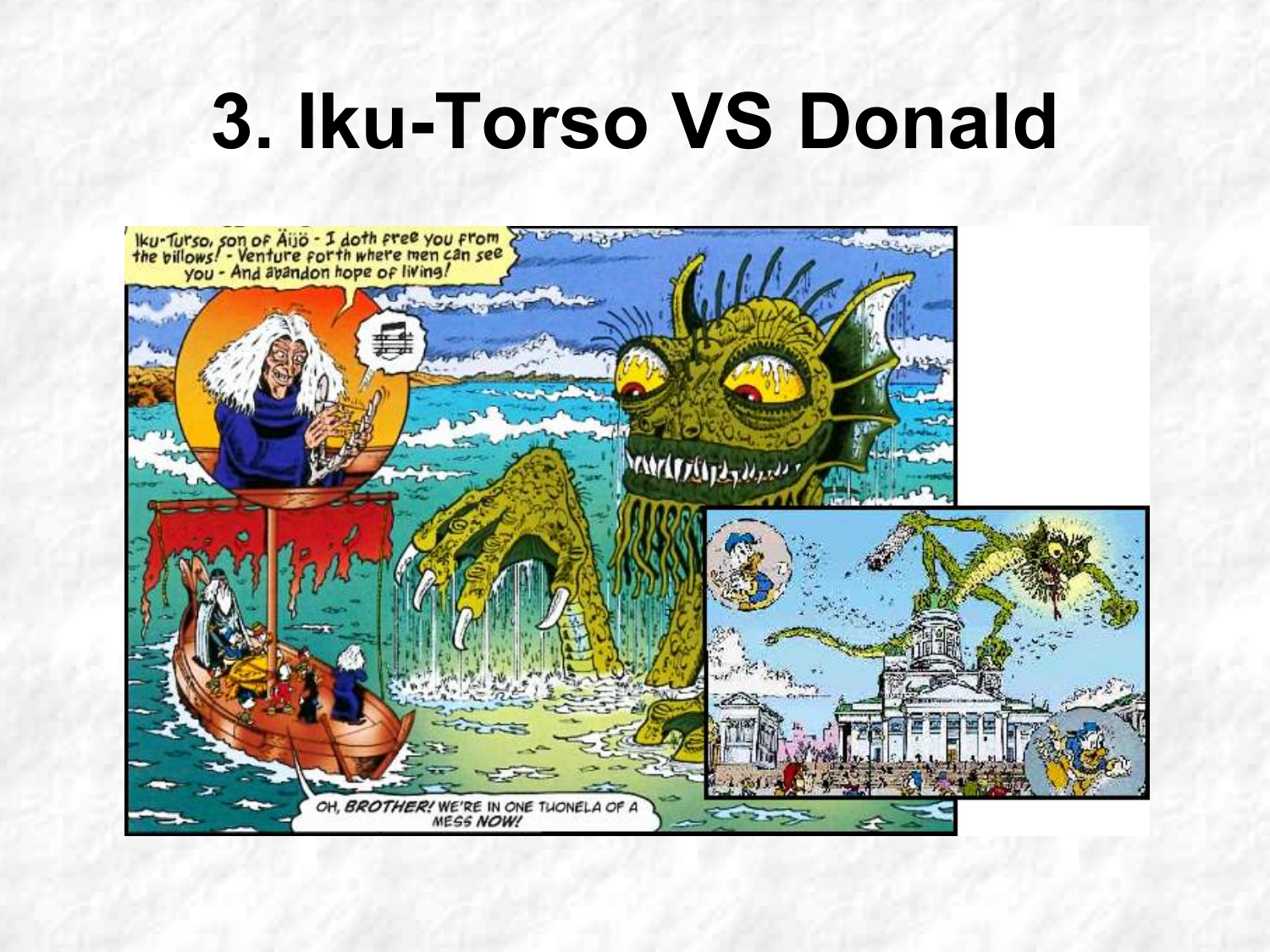# **A Disney character**

- 1st official apparition in 1934
- Original voice by the imitator Clarence Nash from 1934 to 1983
- His "Godfather": Carl Barks
- Others illustrators: Don Rosa…

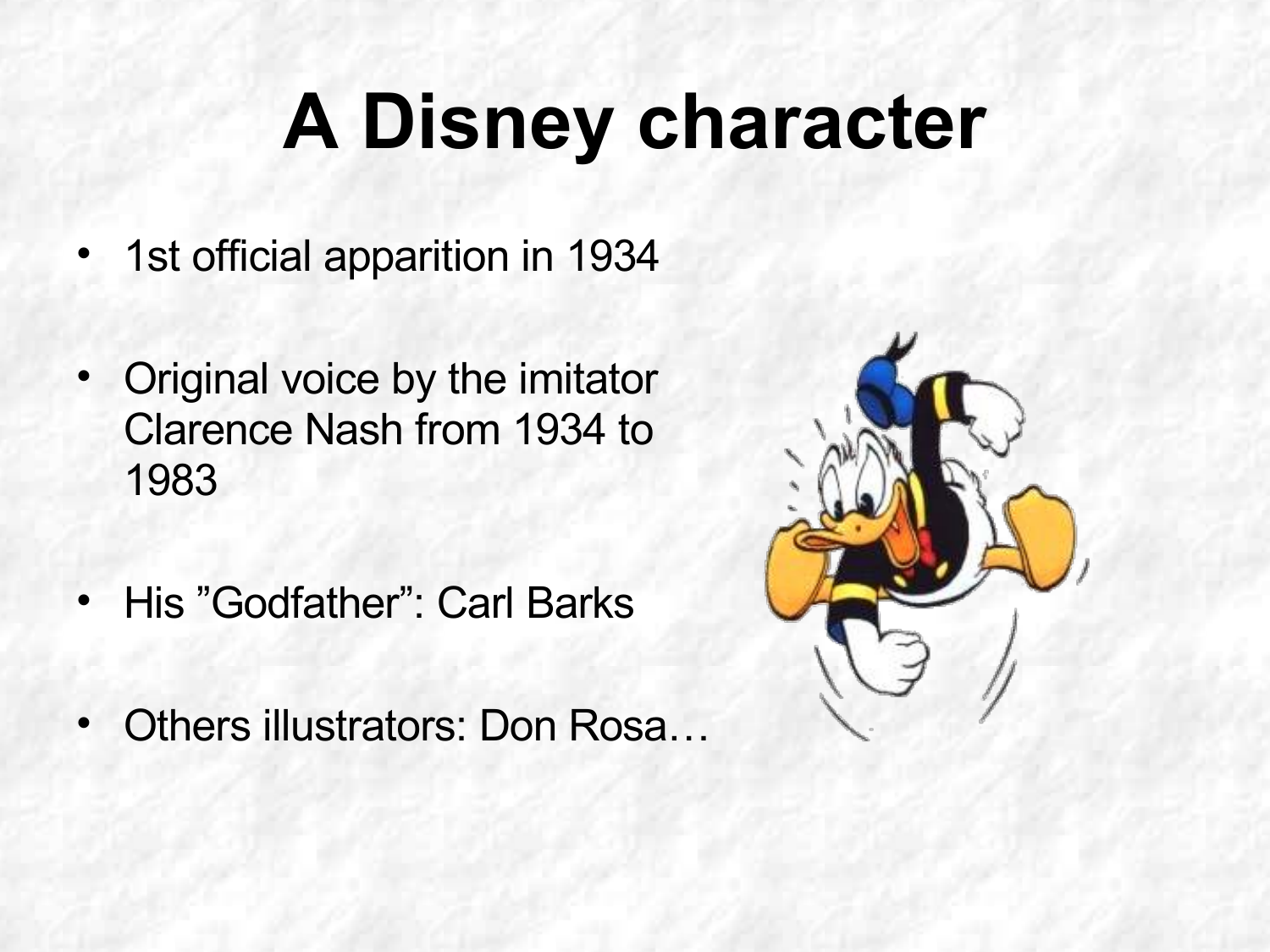# **A Finnish passion**

• The biggest periodical in Finland

• 295,000 copies

• Read by 1.3 million Finns every week

• Huge popularity of Don Rosa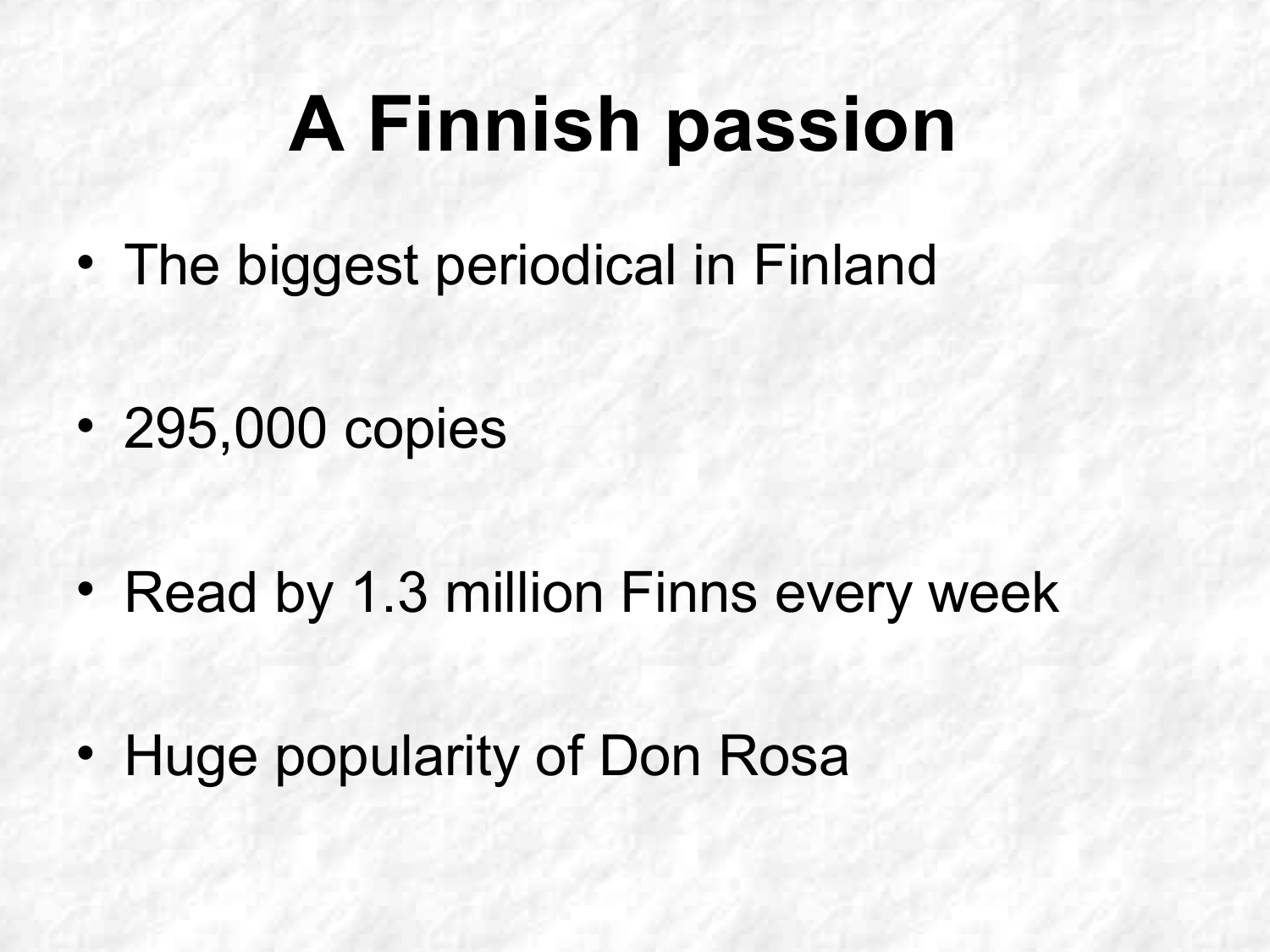### **Don Rosa's work**



- Special treat for the Finnish fans
- Combination of the two cornerstones of Finnish culture
- Inspirated by the comic Koirien Kalevala ("The Canine Kalevala") by Mauri Kunnas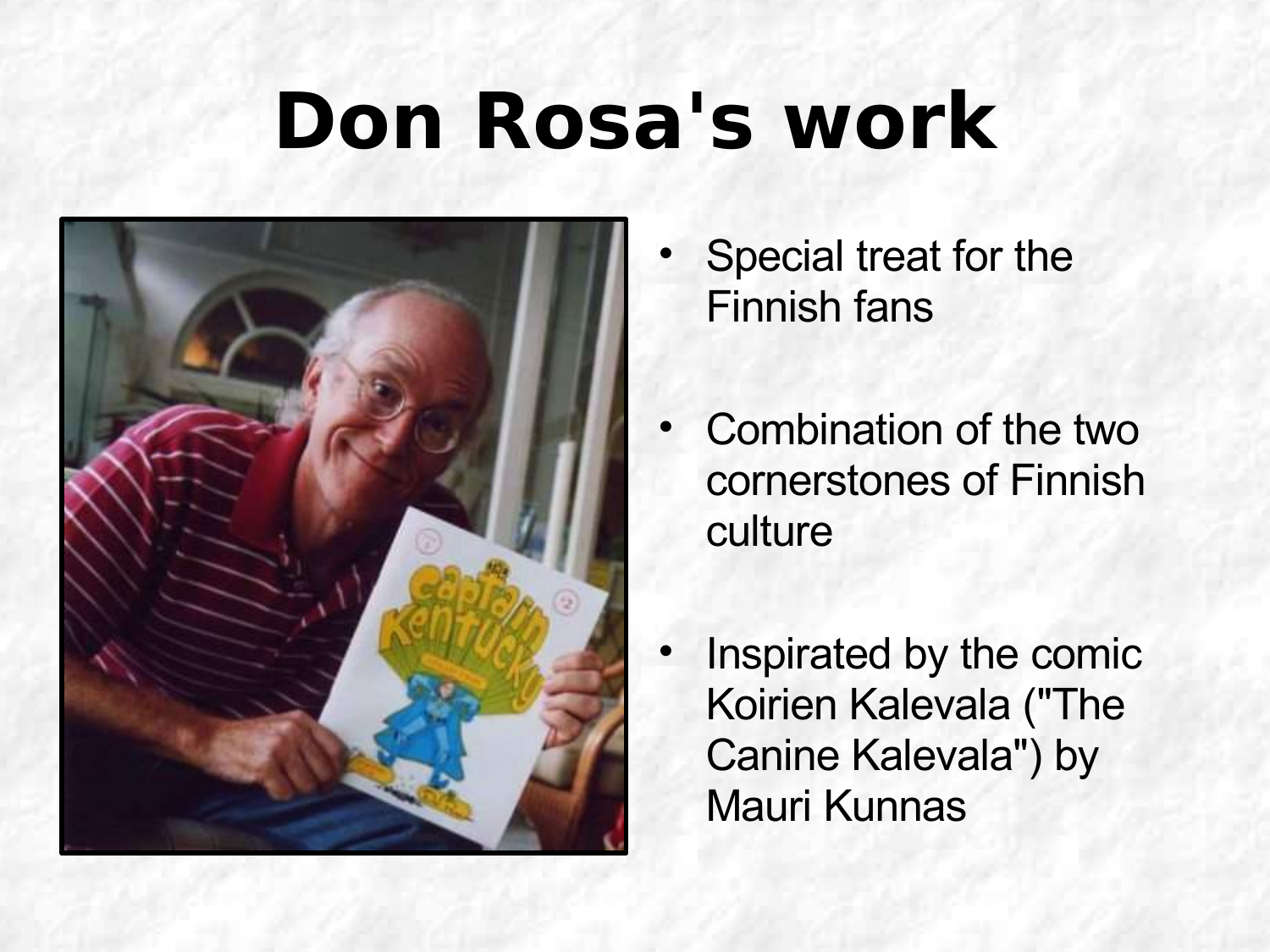## **Some facts**

- The poetic verse
- Reference to the introduction to Finlandia by Jean Sibelius
- Helsinki depicted in a realistic way as it looked in the 1950s
- A huge success